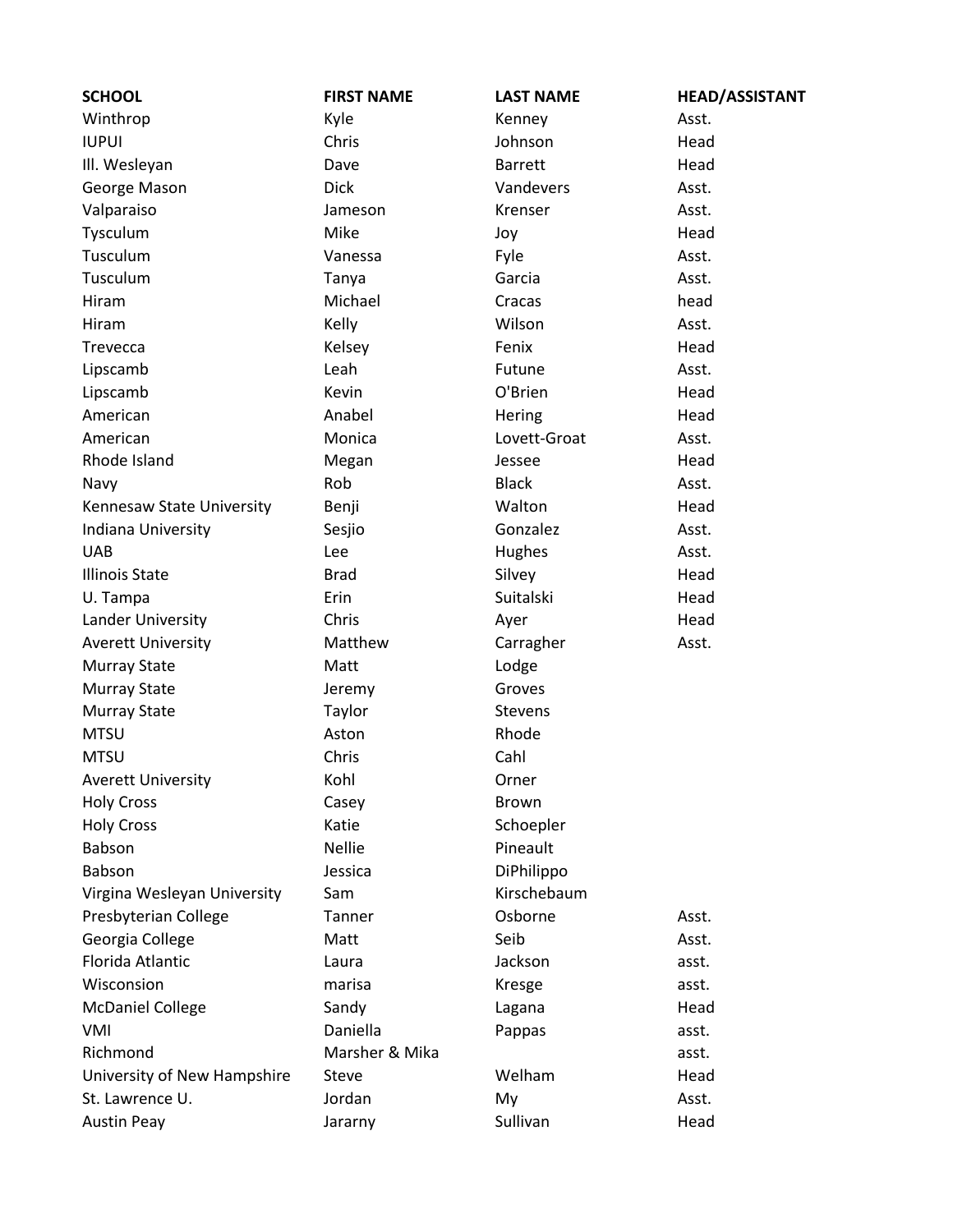| University of Maryland          | Yewande      | Balogun         | Asst. |
|---------------------------------|--------------|-----------------|-------|
| Providence College              | Sam          | Lopez           | Head  |
| Centre                          | Jay          | Hoffman         | Head  |
| <b>Morehead State</b>           | Trip         | Rogers          | Asst. |
| Ohio Northern                   | Jess         | Kodiak          | Asst. |
| <b>VCU</b>                      | Tyler        | Schatz          | asst. |
| ODU                             | Lucas        | Zichar          | asst. |
| lupui                           | Ali          | Conquest        | Asst. |
| Bellarmine                      | Chris        | <b>Tinius</b>   | Head  |
| <b>Haverford College</b>        | Jamie        | Schneck         | Head  |
| University of K @ Chicago       | Julie        | Colhoff         | Asst. |
| University of K @ Chicago       | <b>Brian</b> | Rigby           | Head  |
| <b>Tennesse Tech</b>            | <b>Steve</b> | Springthorps    | Head  |
| U of New Hampshire              | Amanda       | Webb            | Asst. |
| Unn of Minnesota                | Krystle      | Seidel          | Asst. |
| Xavier                          | <b>Nate</b>  | Lie             | Head  |
| Heidelberg                      | <b>Nick</b>  | Spell           | Head  |
| Centre                          | Jessica      | Chisley         | Head  |
| <b>VCU</b>                      | Scott        | Letts           | Asst. |
| Stevens Institute of Technology | Emily        | Ottenhoff       | Asst. |
| Johnson & Wales                 | Chris        | Flint           | Head  |
| Johnson & Wales                 | Johun        | Giraldo         | asst. |
| Indiana State                   | Alex         | Mattson         | Asst. |
| Dartmouth College               | Caroline     | Kelly           | Asst. |
| <b>Stetson University</b>       | Emily        | <b>Bucailla</b> | asst. |
| <b>Whitlier College</b>         | Chris        | Moraga          | Head  |
| <b>NJIT</b>                     | Ally         | Mick            | Head  |
| <b>NJIT</b>                     | Mary         | Hearin          | Asst. |
| <b>Boston U</b>                 | Emma         | Clark           | Asst. |
| <b>NC State</b>                 | Steve        | Mckenn          | Asst. |
| Navy                            | Carin        | Gabarra         | Head  |
| <b>Assumption College</b>       | Grace        | Barnard         | Head  |
| <b>Ashland University</b>       | Geri         | Siudzinski      | Asst. |
| <b>Ashland University</b>       | Danny        | Krispinsky      | Head  |
| <b>UNCW</b>                     | Megan        | Novak           | Asst. |
| <b>UNCW</b>                     | Paul         | Cairney         | Head  |
| Momouth                         | Krissy       | Turner          | Head  |
| <b>Ferris State</b>             | Andy         | McCaslin        | Head  |
| <b>Ferris State</b>             | Stacey       | McCaslin        | Asst. |
| <b>BGSU</b>                     | Matt         | Fannon          | Head  |
| Denison                         | Gail         | Murphy          | Head  |
| DePaul Univ.                    | Michele      | O'Brien         | Asst. |
| Saint Josephs                   | Jess         | Mannelle        | Head  |
| Danipsa                         | Adam         | Penta           | Head  |
| LaSalle Univ.                   | Paul         | Royal           | Head  |
| Wesleyan College                | lan          | Doherty         | Head  |
|                                 |              |                 |       |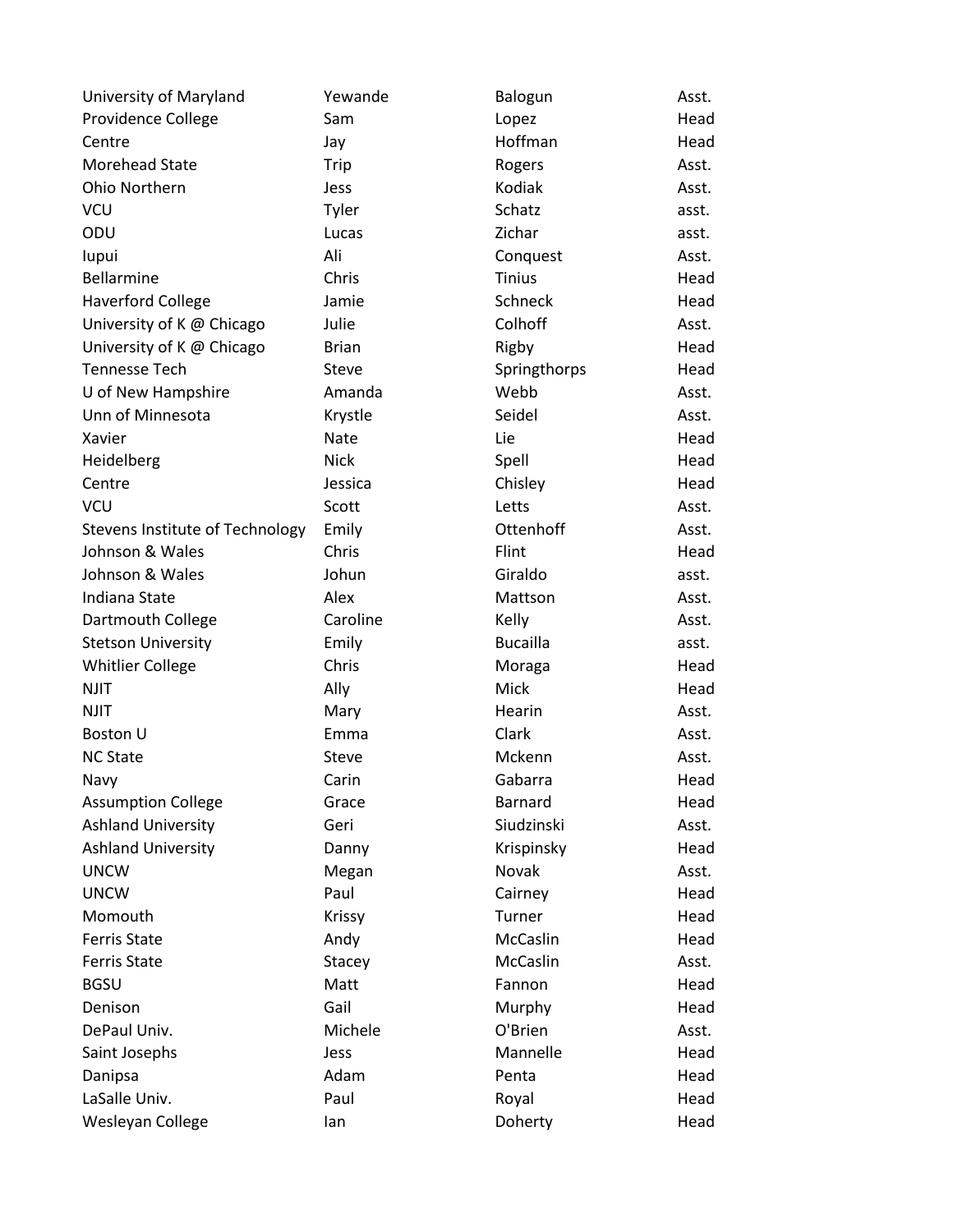| Auborn Montgomery                  | Tajadzwa      | Ziyn           | Head  |
|------------------------------------|---------------|----------------|-------|
| <b>Denison University</b>          | Daniella      | Ganderson      | Asst. |
| St. Josephs                        | Ali           | Whitney        | Asst. |
| Longwood                           | Todd          | Dyer           | Head  |
| Saint Lno                          | Mario         | Rircove        | Head  |
| <b>UNCC</b>                        | Michael       | Swan           | Asst. |
| <b>UNCC</b>                        | Kim           | Crowley        | Asst. |
| Eastern Michigan                   | Scott         | Hall           | Head  |
| Winthrop                           | Spencer       | Smith          | Head  |
| Mount Olive                        | Erica         | Slack          | Asst. |
| Charelston southern                | Pril          | Tomill         | Head  |
| Georgetown                         | Dave          | Mole           | Head  |
| College of Charleston              | Shaun         | Caldwell       | asst. |
| Miss. St.                          | Matt          | Kagan          | asst. |
| US Air Force Academy               | Larry         | Friend         | Head  |
| Elon                               | John          | Pardini        | Asst. |
| Elon                               | Sammy         | Scofield       | asst. |
| Longwood                           | Rich          | Stonemon       | Asst. |
| <b>UGA</b>                         | Katie         | Ely            | Asst. |
| <b>Houston Baptist</b>             | Chris         | Dodd           | Asst. |
| <b>Charelston Southern</b>         | Chustic       | Rostin         | Asst. |
| Mississippi State                  | Jason         | Hamilton       | Asst. |
| <b>College of Charleston</b>       | Jamie         | Martina        | Asst. |
| Hamilton                           | Colette       | Gillgan        | Head  |
| Ole miss                           | Rob           | Thompson       | Asst. |
| App State                          | Sarah         | Strickland     | Head  |
| <b>CO School of Mines</b>          | Shannon       | DeVoe          | Asst. |
| <b>Baldwin Wallace</b>             | Tara          | Bowen          | Asst. |
| Washington & Lee                   | Neil          | Cunningham     | Head  |
| Kent State                         | Rob           | Marinero       | Head  |
| <b>Western Michigan University</b> | Kyle          | Farris         | Asst. |
| NC Wesleyan                        | Erica         | Keil           | Asst. |
| Clemson                            | Eddie         | Radwarski      | Asst. |
| Lehigh                             | Erica         | lambinus       | Head  |
| Winthrop                           | Johnson       | <b>Brabson</b> | asst. |
| Earlham College                    | Grilberto     | Pineda Jr.     | Asst. |
| <b>UNC Charlotte</b>               | John          | Cullen         | Head  |
| <b>Western Michigan University</b> | Lauren        | Sinacola       | Head  |
| <b>Belmont Univ.</b>               | <b>Travis</b> | Frave          | Asst. |
| Elon                               | Chris         | Neal           | Head  |
| <b>Wright State</b>                | <b>Travis</b> | Sobres         | Asst. |
| <b>GMU</b>                         | Emma          | Thomson        | Asst. |
| Shattch st. Marys                  | Nathane       | <b>Kug</b>     | Head  |
| Univ. of Akroli                    | Rob           | Beltisson      | asst. |
| Camisius                           | Todd          | Clark          | Head  |
| Northern Kentucky                  | <b>Steve</b>  | Bornhoffer     | Asst. |
|                                    |               |                |       |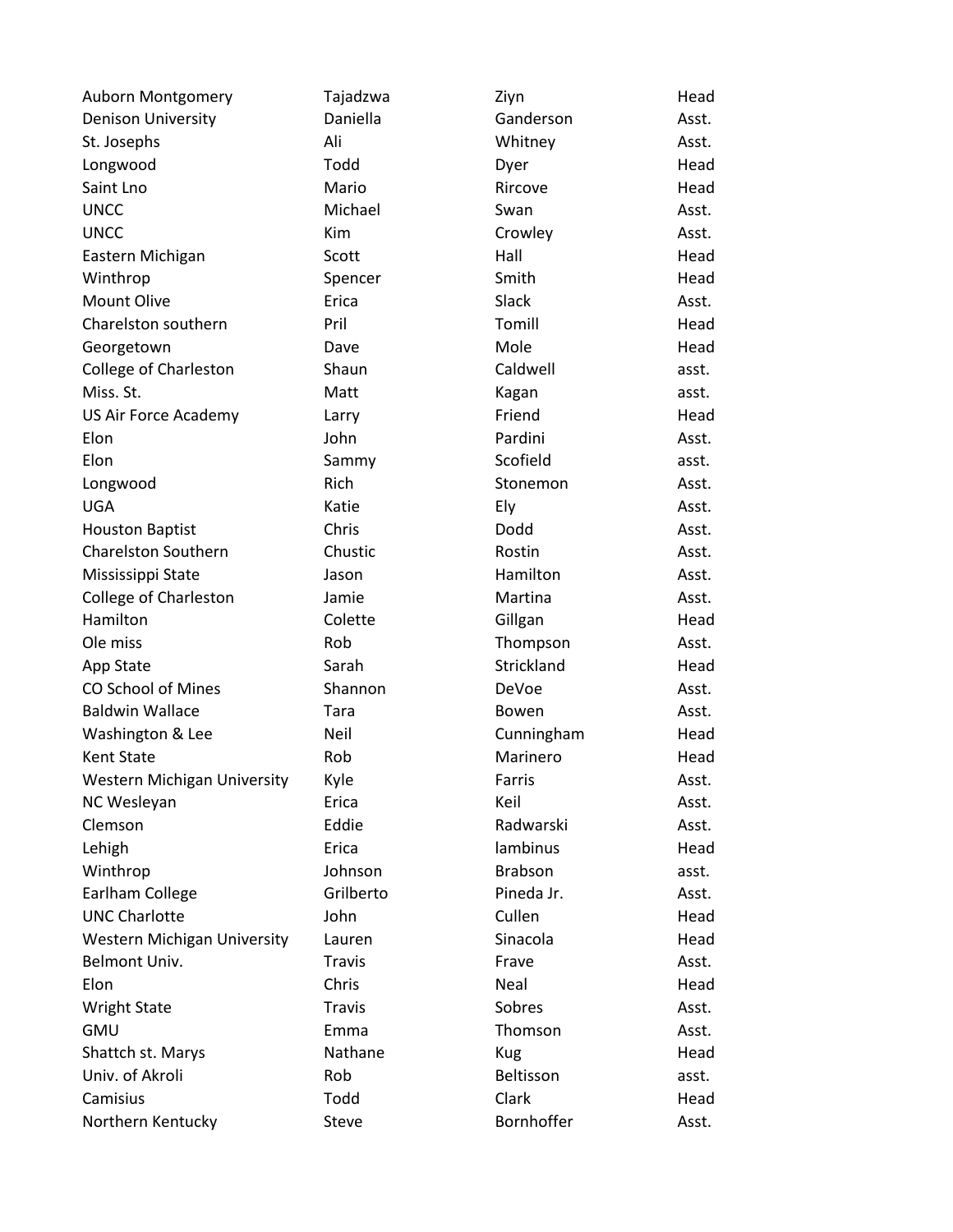| Case Western Reserve        | Tifany       | Crooks               | Head  |
|-----------------------------|--------------|----------------------|-------|
| LaSalle Univ.               | Courtney     | Niemier              | asst. |
| Carnegie Mellon Univ.       | Yow          | Steudle              | Head  |
| <b>Bucknell</b>             | Leigh        | Howard               | asst. |
| Loyola Maryland             | Morgan       | Ruhl                 | Asst. |
| Loyola Maryland             | Naomi        | M                    | Head  |
| Oberlin                     | Dan          | Palmer               | Head  |
| <b>Bucknell</b>             | Kelly        | Cook                 | Head  |
| <b>UNCG</b>                 | Jeff         | Grass                | asst. |
| Fordham                     | J            | Clinton              | head  |
| Oberlin                     | Gretchen     | Mickatsch            | asst. |
| Loyola Maryland             | Kevin        | Deempsey             | asst. |
| <b>Norton Davis</b>         | Nate         | Norman               | asst. |
| Lander University           | Renee        | Horton               | Asst. |
| <b>Guilford College</b>     | Stephanie    | Webb                 | head  |
| <b>Baldwin Wallace</b>      | Jim          | Wojtkun              | head  |
| JMU                         | Haley        | Miller               | asst. |
| Queens Univ. of Charlotte   | Denise       | <b>Brolley</b>       | head  |
| queens Univ. of Charlotte   | Mark         | Calterall            | asst. |
| <b>Belmont Abbey</b>        | Jaime        | Malilon              | Asst. |
| Towson                      | Win          | Puffer               | asst. |
| Lafayette                   | <b>Brian</b> | Herr                 | asst. |
| Shippensburg Univ           | Zac          | Kryer                | asst. |
| Harvard                     | Chris        | Hamson               | head  |
| Caltech                     | Taylor       | Houck                | head  |
| <b>JMU</b>                  | Scott        |                      | asst. |
| Coastal Carolina            | Carrie       | Gerseny<br>Patterson |       |
| North Western               | David        | Nikouic              | asst. |
|                             |              |                      | asst. |
| Wilkes                      | John         | Sumoski              | head  |
| ODU                         | Michala      | R                    | asst. |
| Cincinnati                  | Matt         |                      | asst. |
| <b>Brown</b>                | Derose       | Raleigh              | asst. |
| Shippensburg Univ           | Rob          | Fult                 | head  |
| Catawba                     | <b>Nick</b>  | Brown                | head  |
| Lafayette                   | <b>Mick</b>  | Statham              | head  |
| Columbia U                  | Auphone      | Keavong Manysal      | asst. |
| Belmont Univ.               | Heather      | Henson               | head  |
| Gardner-webb                | mike         | varga                | head  |
| Northwestern                | Paul         | Jennison             | asst. |
| Saint Louis                 | Kelly        | Young                | asst. |
| Kalamazoo                   | Bryan        | Goyings              | head  |
| <b>Emerson College</b>      | Colin        | Connolly             | asst. |
| Virgina Wesleyan University | Jeff         | <b>Bowers</b>        | head  |
| <b>Anderson University</b>  | Julie        | Caulson              | Head  |
| <b>Anderson University</b>  | Sarah        | Jacobs               | Asst. |
| Clarkson Univ.              | Kelsey       | Yam                  | head  |